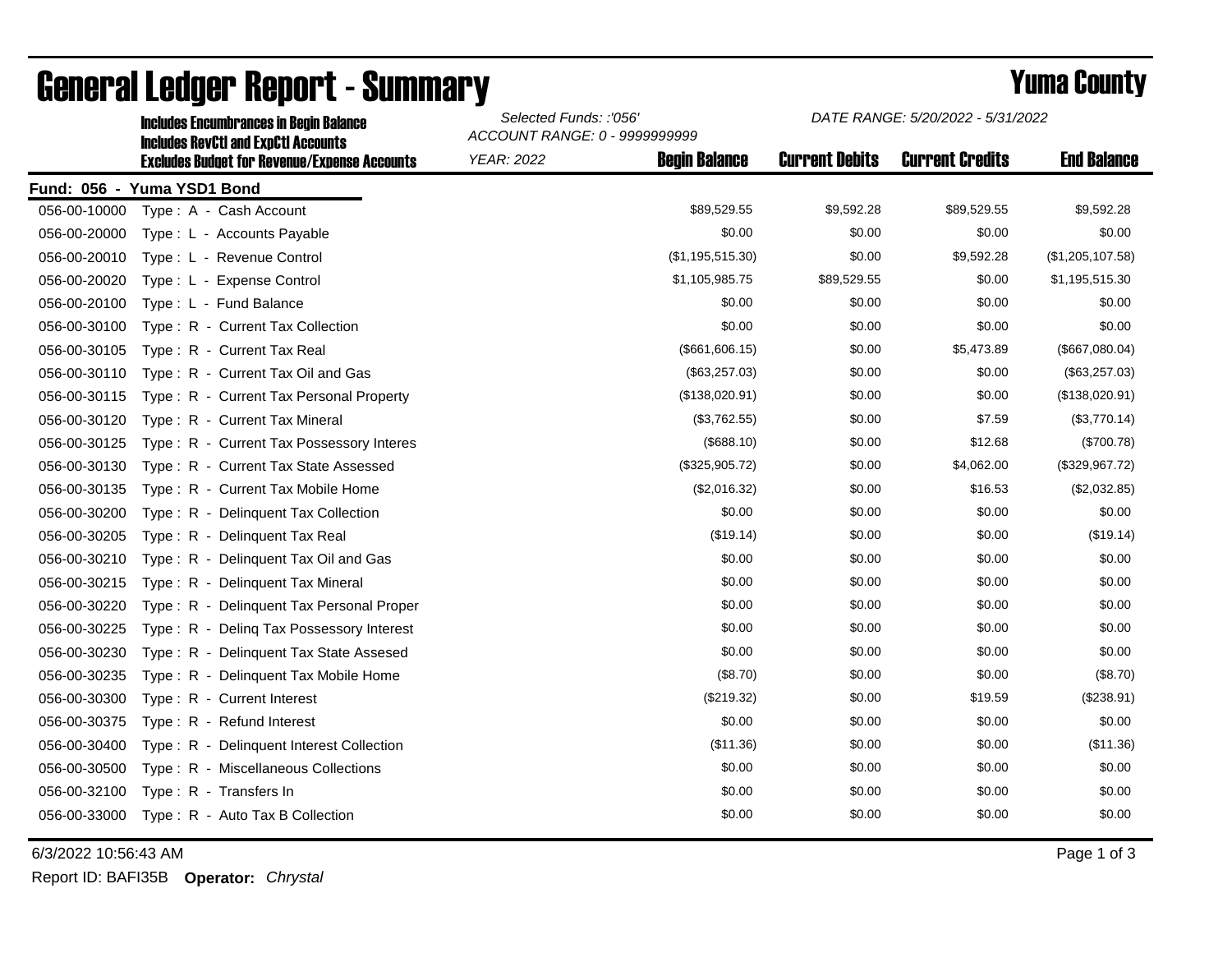|                            | <b>Includes Encumbrances in Begin Balance</b><br><b>Includes RevCtI and ExpCtI Accounts</b> |                                                     |                             | Selected Funds: :'056'<br>ACCOUNT RANGE: 0 - 9999999999 |          | DATE RANGE: 5/20/2022 - 5/31/2022 |                       |                                  |                    |
|----------------------------|---------------------------------------------------------------------------------------------|-----------------------------------------------------|-----------------------------|---------------------------------------------------------|----------|-----------------------------------|-----------------------|----------------------------------|--------------------|
|                            |                                                                                             | <b>Excludes Budget for Revenue/Expense Accounts</b> |                             | <b>YEAR: 2022</b>                                       |          | <b>Begin Balance</b>              | <b>Current Debits</b> | <b>Current Credits</b>           | <b>End Balance</b> |
| Fund: 056 - Yuma YSD1 Bond |                                                                                             |                                                     |                             |                                                         |          |                                   |                       |                                  |                    |
| 056-00-33100               |                                                                                             | Type: $R -$ Auto Tax A & F Collection               |                             |                                                         |          | \$0.00                            | \$0.00                | \$0.00                           | \$0.00             |
| 056-00-49401               |                                                                                             | Type: X - Transfer Out                              |                             |                                                         |          | \$0.00                            | \$0.00                | \$0.00                           | \$0.00             |
| 056-00-49500               |                                                                                             | Type: X - Checks Written / ACH Transfer             |                             |                                                         |          | \$1.105.985.75                    | \$89.529.55           | \$0.00                           | \$1,195,515.30     |
|                            |                                                                                             |                                                     | Fund: 056 - Yuma YSD1 Bond  |                                                         | Totals : | (\$89,529.55)                     | \$188,651.38          | \$108,714,11                     | (\$9,592.28)       |
|                            |                                                                                             |                                                     | <b>Total Fund Revenues:</b> | \$9,592.28                                              |          | <b>Total Fund Expenses:</b>       | \$89,529.55           | <b>Net Revenue Over Expense:</b> | (\$79,937.27)      |

## General Ledger Report - Summary **Summary Report - Summary**